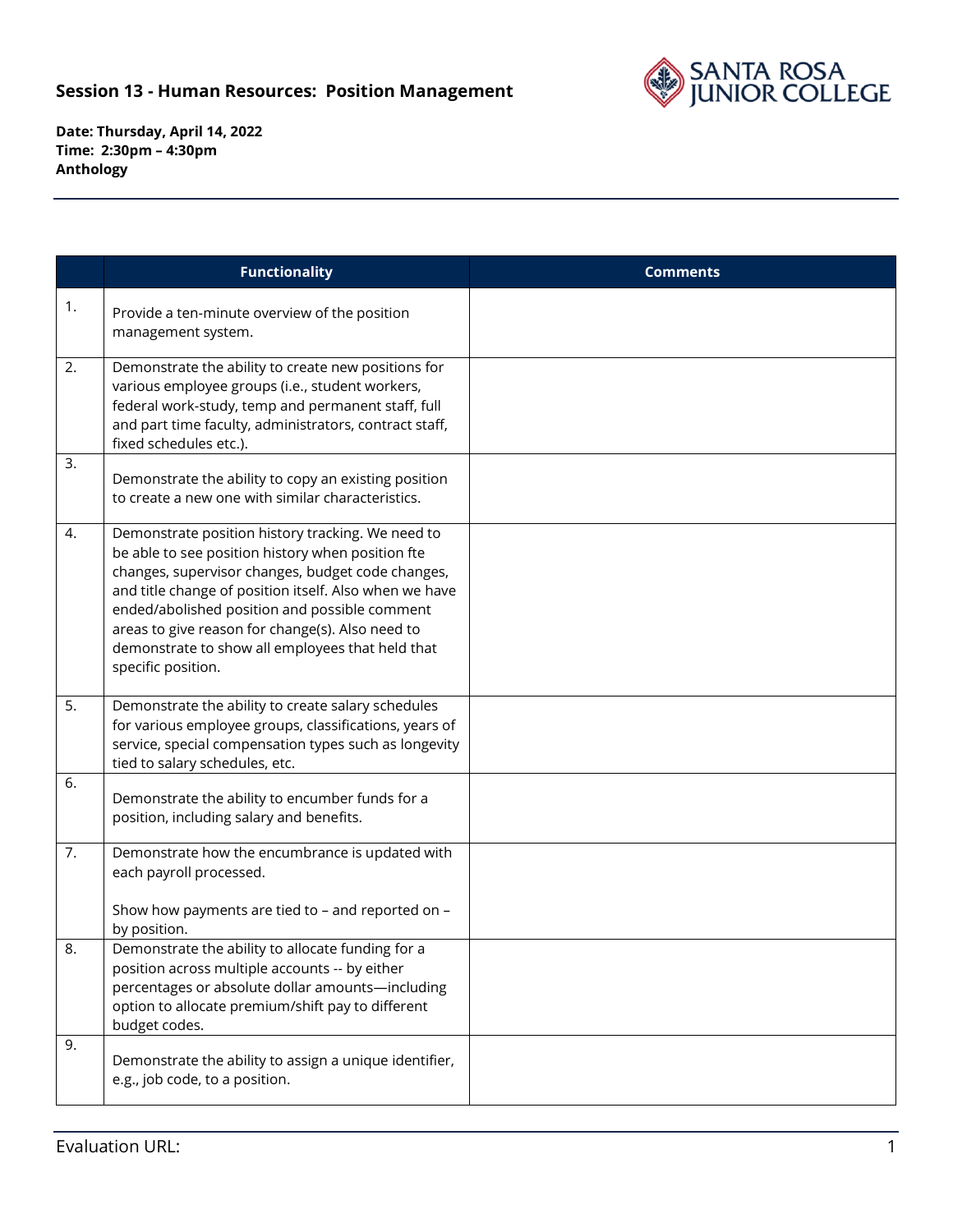## **Session 13 - Human Resources: Position Management**



**Date: Thursday, April 14, 2022 Time: 2:30pm – 4:30pm Anthology**

|     | <b>Functionality</b>                                                                                                                                                                                                              | <b>Comments</b> |
|-----|-----------------------------------------------------------------------------------------------------------------------------------------------------------------------------------------------------------------------------------|-----------------|
| 10. | Demonstrate the ability to create a job title, job<br>description, classification, etc., for a position.                                                                                                                          |                 |
| 11. | Demonstrate the ability to specify the duties for a<br>position.                                                                                                                                                                  |                 |
| 12. | Demonstrate the ability for HR to edit the job<br>description and route for approval.                                                                                                                                             |                 |
| 13. | Demonstrate the ability to specify the minimum and<br>desirable qualifications for a position.                                                                                                                                    |                 |
| 14. | Demonstrate the ability to designate a position as<br>full-time or part-time, exempt or non-exempt,<br>qualifying or non-qualifying on the 50% Law etc.                                                                           |                 |
| 15. | Demonstrate the ability to characterize a position in<br>multiple ways, e.g., administrative, staff, faculty,<br>internship.                                                                                                      |                 |
| 16. | Show how non-resident employees can be identified<br>and tracked - including visa status. Show how<br>different tax rules and tax treaties can be applied<br>based on visa status                                                 |                 |
| 17. | Demonstrate the ability to characterize the work<br>hours, e.g., regular, night shift, split shift; ability to set<br>maximum hours and/or days for particular positions.                                                         |                 |
| 18. | Demonstrate the ability to assign a position to a<br>particular role within an organizational structure,<br>e.g., reporting to a particular supervisor and/or<br>multiple supervisors.                                            |                 |
| 19. | Demonstrate organization chart functionality with<br>positions. How employees fit into the overall<br>structure of the organization.<br>Create an org chart for Management team, Academic<br>Affairs, Student Services, Petaluma. |                 |
| 20. | Demonstrate the ability to assign a single employee<br>to multiple positions with varying pay rates, including<br>different retirement withholdings and reporting.                                                                |                 |
| 21. | Demonstrate the ability to integrate with HR and<br>Finance and external agencies.                                                                                                                                                |                 |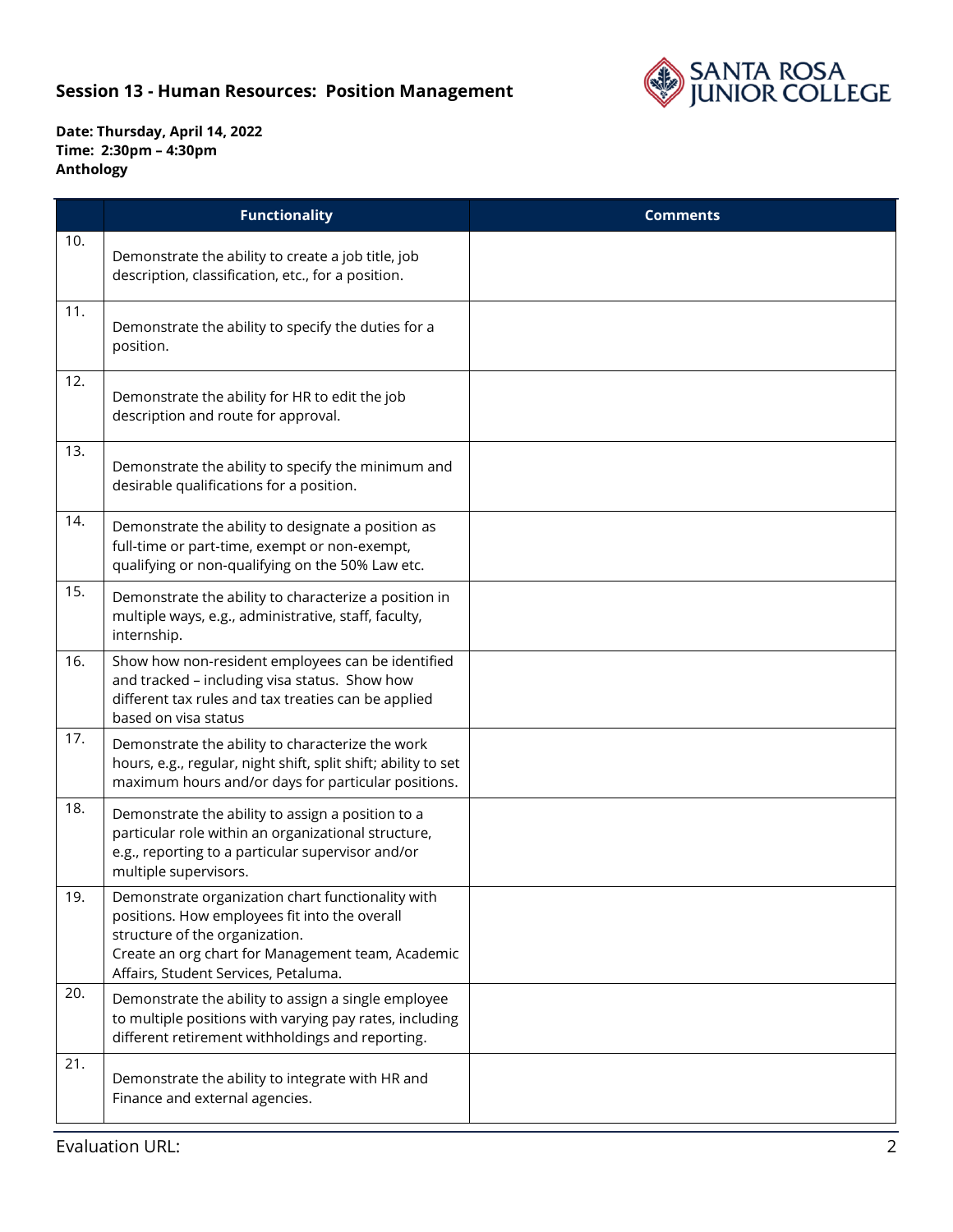## **Session 13 - Human Resources: Position Management**



**Date: Thursday, April 14, 2022 Time: 2:30pm – 4:30pm Anthology**

|     | <b>Functionality</b>                                                                                                                                                                                                                                                       | <b>Comments</b> |
|-----|----------------------------------------------------------------------------------------------------------------------------------------------------------------------------------------------------------------------------------------------------------------------------|-----------------|
| 22. | Demonstrate the ability to specify whether position is<br>benefit-eligible                                                                                                                                                                                                 |                 |
| 23. | Demonstrate the ability to specify retirement system,<br>including ability to override for exceptions. Include<br>both STRS and PERS examples as well as other<br>retirement systems. Show how a single employee<br>can be assigned to more than one retirement<br>system. |                 |